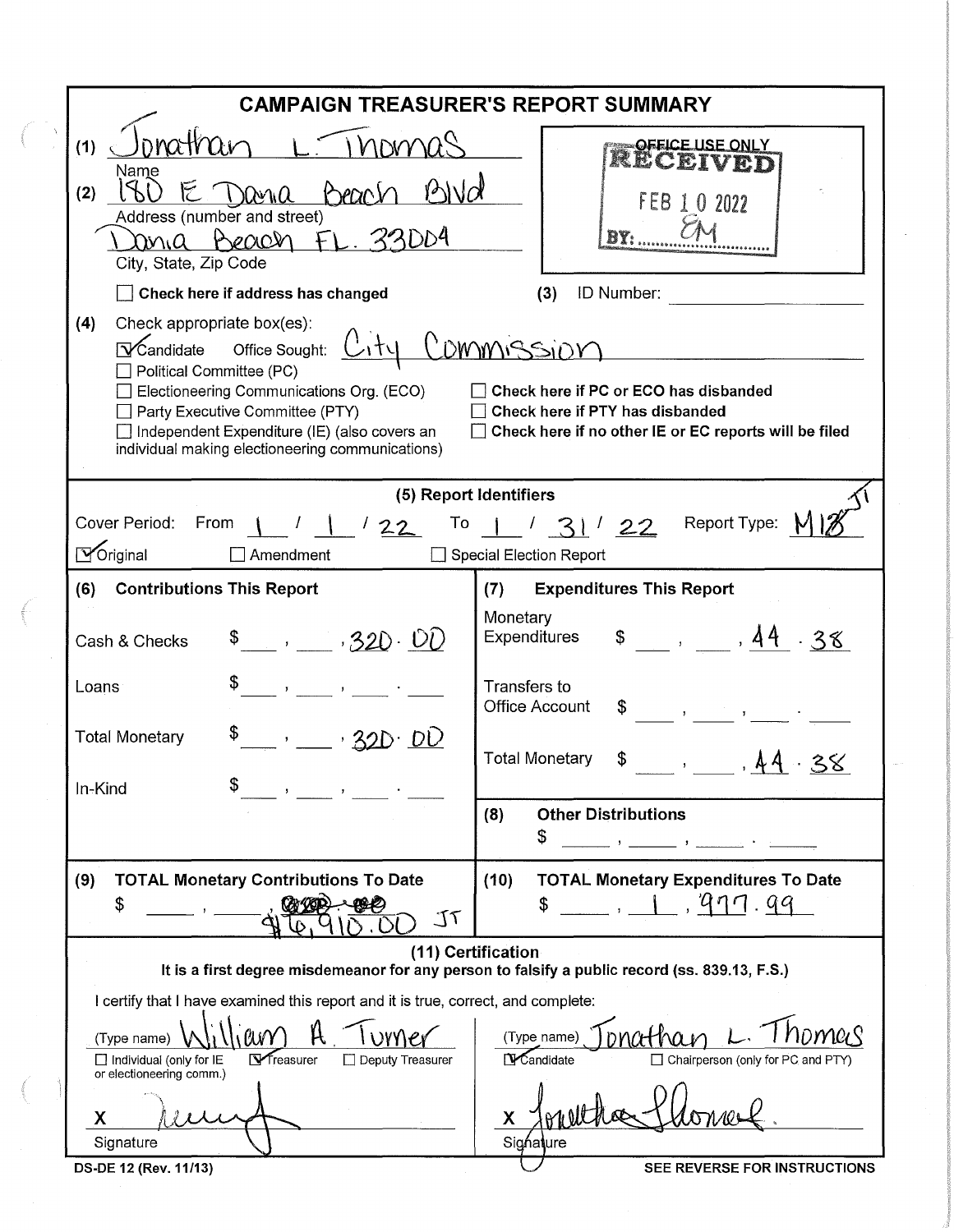| <b>CAMPAIGN TREASURER'S REPORT - ITEMIZED CONTRIBUTIONS</b> |                                                                                                                                                             |                                                                                       |             |                           |                       |                                              |           |                       |
|-------------------------------------------------------------|-------------------------------------------------------------------------------------------------------------------------------------------------------------|---------------------------------------------------------------------------------------|-------------|---------------------------|-----------------------|----------------------------------------------|-----------|-----------------------|
|                                                             | (1) Name Jonathan L. Thomas<br>$(2)$ I.D. Number                                                                                                            |                                                                                       |             |                           |                       |                                              |           |                       |
|                                                             | (3) Cover Period $\frac{1}{2}$ / $\frac{1}{2}$ / $\frac{2022 \text{ through}}{2}$ / $\frac{31}{2}$ / $\frac{22}{2}$ (4) Page $\frac{1}{2}$ of $\frac{2}{2}$ |                                                                                       |             |                           |                       |                                              |           |                       |
|                                                             | (5)<br>Date                                                                                                                                                 | (7)<br>Full Name                                                                      |             | (8)                       | (9)                   | (10)                                         | (11)      | (12)                  |
|                                                             | (6)<br>Sequence<br>Number                                                                                                                                   | (Last, Suffix, First, Middle)<br><b>Street Address &amp;</b><br>City, State, Zip Code | $Type \mid$ | Contributor<br>Occupation | Contribution<br>Type  | In-kind<br>Description                       | Amendment | Amount                |
|                                                             |                                                                                                                                                             | Larry Royland<br>$121/22$ 3253 nw 31st term<br>33309                                  | T           |                           |                       |                                              |           | $\pmb{\psi}$<br>20.00 |
|                                                             |                                                                                                                                                             | 121 122 2214 Fredom st                                                                |             |                           | CASJF<br>CHE          |                                              |           | ∯<br>∯<br>50.00       |
|                                                             |                                                                                                                                                             | 122 Kimberly Boyland<br>122 3253 NW<br>31st terr.<br>21st terr.<br>Jessica Collins    |             |                           | 5 <sup>1</sup><br>CHE |                                              |           | H,<br>15.00           |
|                                                             | 12<br>122                                                                                                                                                   | D BDX<br>25273<br>Tamarac <sub>ı</sub> FL.33324                                       |             |                           |                       |                                              |           | t                     |
|                                                             | $\frac{121}{5}$                                                                                                                                             | illian Mostal<br>122 10209 NW 52nd<br>33076                                           |             |                           | EAS ST                |                                              |           | 4<br>50. OC           |
|                                                             |                                                                                                                                                             | 122 Cynthia Jones<br>122 IS720 NW 17th.<br>FL. 33054.                                 |             |                           |                       |                                              |           | 5.00                  |
|                                                             |                                                                                                                                                             | 122 Tahja TWASS<br>122 10549 NW 3rdst I<br>FL.33026                                   |             |                           | TT                    |                                              |           | DD.00                 |
|                                                             | DS-DE 13 (Rev. 11/13)                                                                                                                                       |                                                                                       |             |                           |                       | SEE REVERSE FOR INSTRUCTIONS AND CODE VALUES |           |                       |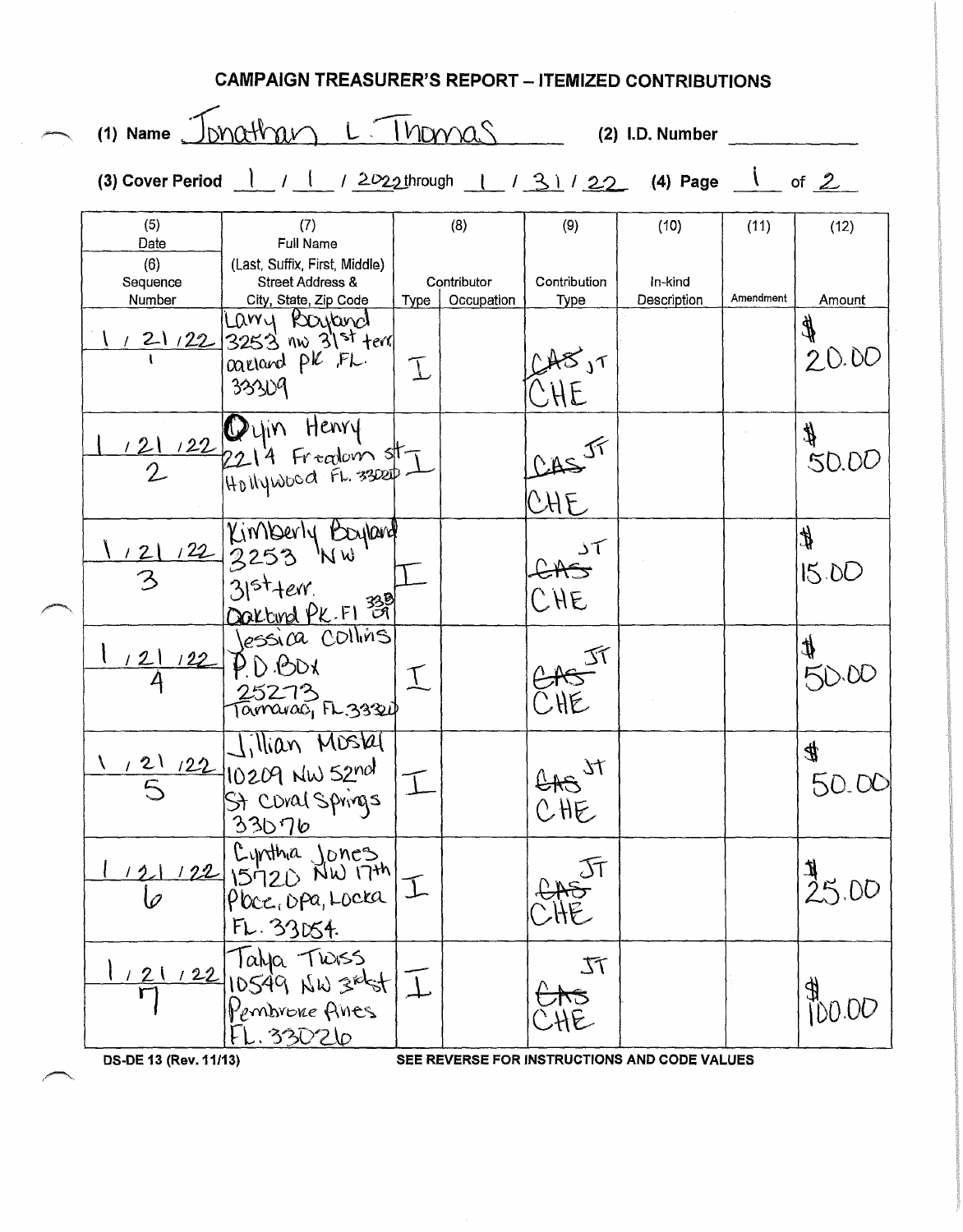| <b>CAMPAIGN TREASURER'S REPORT - ITEMIZED CONTRIBUTIONS</b> |                                                           |                                  |                      |                        |           |        |  |
|-------------------------------------------------------------|-----------------------------------------------------------|----------------------------------|----------------------|------------------------|-----------|--------|--|
|                                                             | (3) Cover Period $1/22$ through 1 / 21/22 (4) Page 2 of 2 |                                  |                      |                        |           |        |  |
| (5)<br>Date<br>(6)                                          | (7)<br>Full Name<br>(Last, Suffix, First, Middle)         | (8)                              | (9)                  | (10)                   | (11)      | (12)   |  |
| Sequence<br>Number                                          | <b>Street Address &amp;</b><br>City, State, Zip Code      | Contributor<br>Type   Occupation | Contribution<br>Type | In-kind<br>Description | Amendment | Amount |  |
|                                                             | 126/22 Benita Williams<br>8 1930 N Nob<br>Tamarae 33321   |                                  | $rac{1}{\sqrt{15}}$  |                        |           | ID.DU  |  |
|                                                             | Cathadra<br>Been<br>1101 West Dania<br>Beach ANd Dana     |                                  |                      |                        |           | 50.00  |  |
|                                                             |                                                           |                                  |                      |                        |           |        |  |
|                                                             |                                                           |                                  |                      |                        |           |        |  |
|                                                             |                                                           |                                  |                      |                        |           |        |  |
|                                                             |                                                           |                                  |                      |                        |           |        |  |
|                                                             |                                                           |                                  |                      |                        |           |        |  |
|                                                             |                                                           |                                  |                      |                        |           |        |  |

OS-DE 13 (Rev. 11/13) SEE REVERSE FOR INSTRUCTIONS AND CODE VALUES

 $\hat{\boldsymbol{\beta}}$